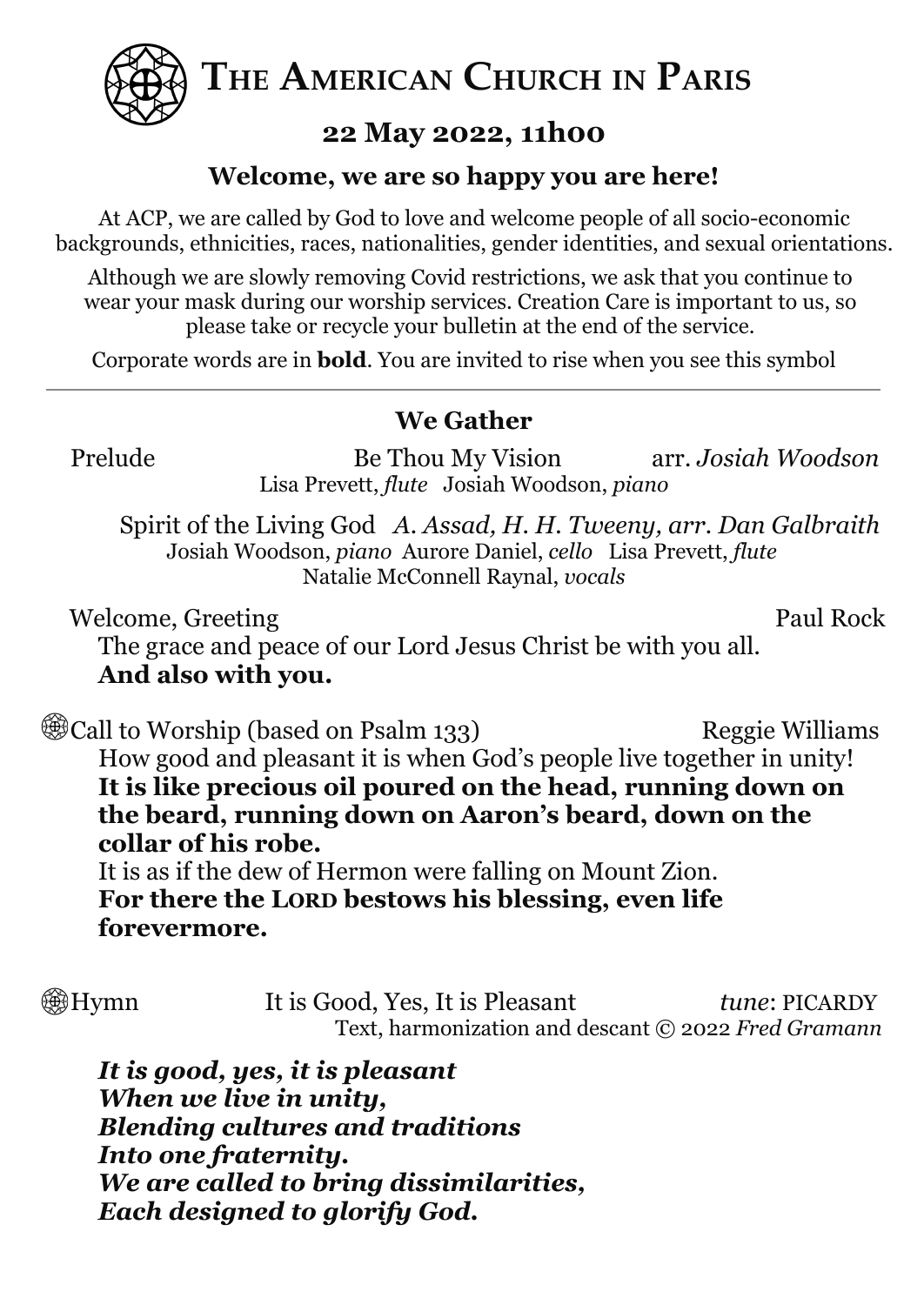*Is there neither Jew nor Greek? Is there neither bond nor free? Whether one is male or female, Aren't we one in Christ the King? We are called to bring dissimilarities, Each designed to glorify God.*

*May God grant us great endurance, May we live in harmony, For together we are better Than alone could ever be. We are called to bring dissimilarities, Each designed to glorify God.*

### **A**Prayer of Common Confession

**Loving God, you have called us into communion as your children. You have called us to be family to one another. Lord, we confess that we struggle. We confess that so often we claim kinship, while failing to take responsibility for those who we would call our kin. By pride and silence, we fail to let those we would claim as kin care for us. Give us the patience and wisdom to listen. Give us the courage to be vulnerable. Give us the strength to resist the need for uniformity, as we pursue unity in your Holy Spirit. Amen.**

#### **Words of Assurance**

Friends, rejoice: God has broken our chains and brought us from death into life, not because of what we have done, but because of who she is. **And so in Jesus Christ, we are forgiven and made righteous. Amen.**

Gloria Patri, No. 579

Children's Blessing Paul Rock

*Children may come forward for a pastoral blessing and then go to their worship space.*

Passing of the Peace (*please be seated after passing the peace for the musical response*)

Musical Response All Creatures of Our God and King Hymn No. 455, *arr. Josiah Woodson*

### **Sermon Series: Different Together**

*Pursuing unity in Christ in the midst of diversity - and all its benefits and challenges! This series will take us through Pentecost and help us untangle what it means to speak dif erent languages, but through the Spirit, learn to truly appreciate each other and love God more fully.*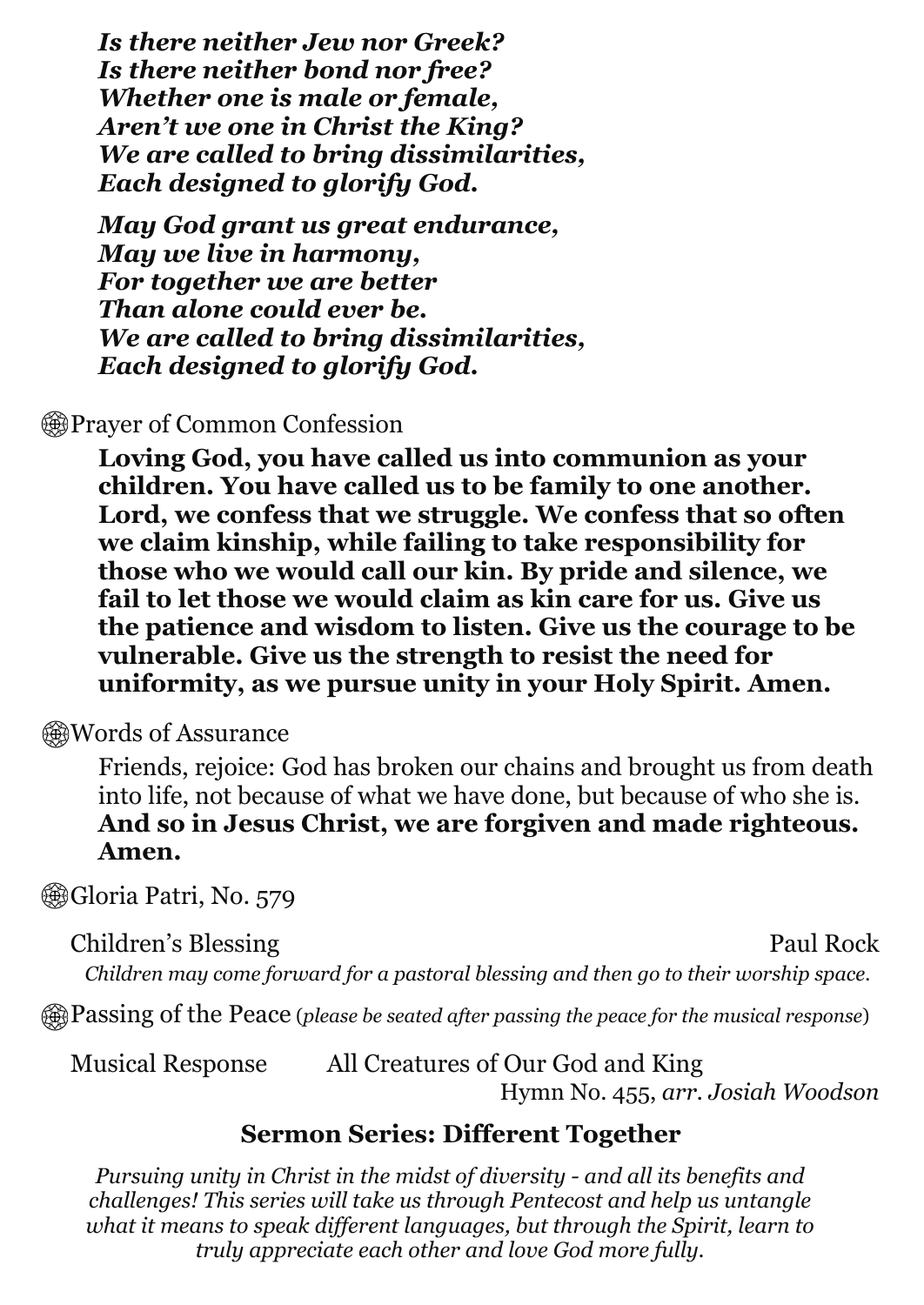Sharing Artistic Expressions of the Holy Paul Rock *Congregants who produced art for Dif erent Together are invited to bring their pieces to the Chancel at this time.*

Scripture Reading Mark 5:1-20 Walter Dickerson *(page 816 in the pew Bibles)*

Sermon Home Home Allison Wheeler

### **We Respond and Are Sent into the World**

Prayers of the People Elizabeth Murray

*We bring our struggles, celebrations, and gifts to God.*

The Lord's Prayer *(in your mother tongue)*

**Our Father, who art in heaven, hallowed be thy name; thy kingdom come; thy will be done; on earth as it is in heaven. Give us this day our daily bread. And forgive us our trespasses, as we forgive those who trespass against us. And lead us not into temptation; but deliver us from evil. For thine is the kingdom, the power and the glory, for ever and ever. Amen.**

Call for Offering

Offertory Anthem Sing Unto God *Gordon Young* Adult Choir Laurana Mitchelmore, *piano*

Doxology Soprano descant © 2022 *Fred Gramann*

*Praise God, from whom all blessings flow In heav'n above and earth below! One God, three persons, we adore; To God be praise forevermore!*

**Example 19 Separature 12 Separature 10 Separature 10 Separature 10 Separature 10 Separature 10 Separature 10 Separature 10 Separature 10 Separature 10 Separature 10 Separature 10 Separature 10 Separature 10 Separature 10** 

 $\circledR$  **Sending Hymn No. 341** Blessed Assurance *by Fanny Crosby, Phoebe Knapp, arr. Josiah Woodson*

## **Blessing Allison Wheeler**

*Please remain seated if you are planning on staying for the congregational meeting. If you are members and cannot stay, please submit your electronic proxy before you leave at acparis.org/proxy. Children and Youth may stay in G7 on the basement level for a film and snacks.*